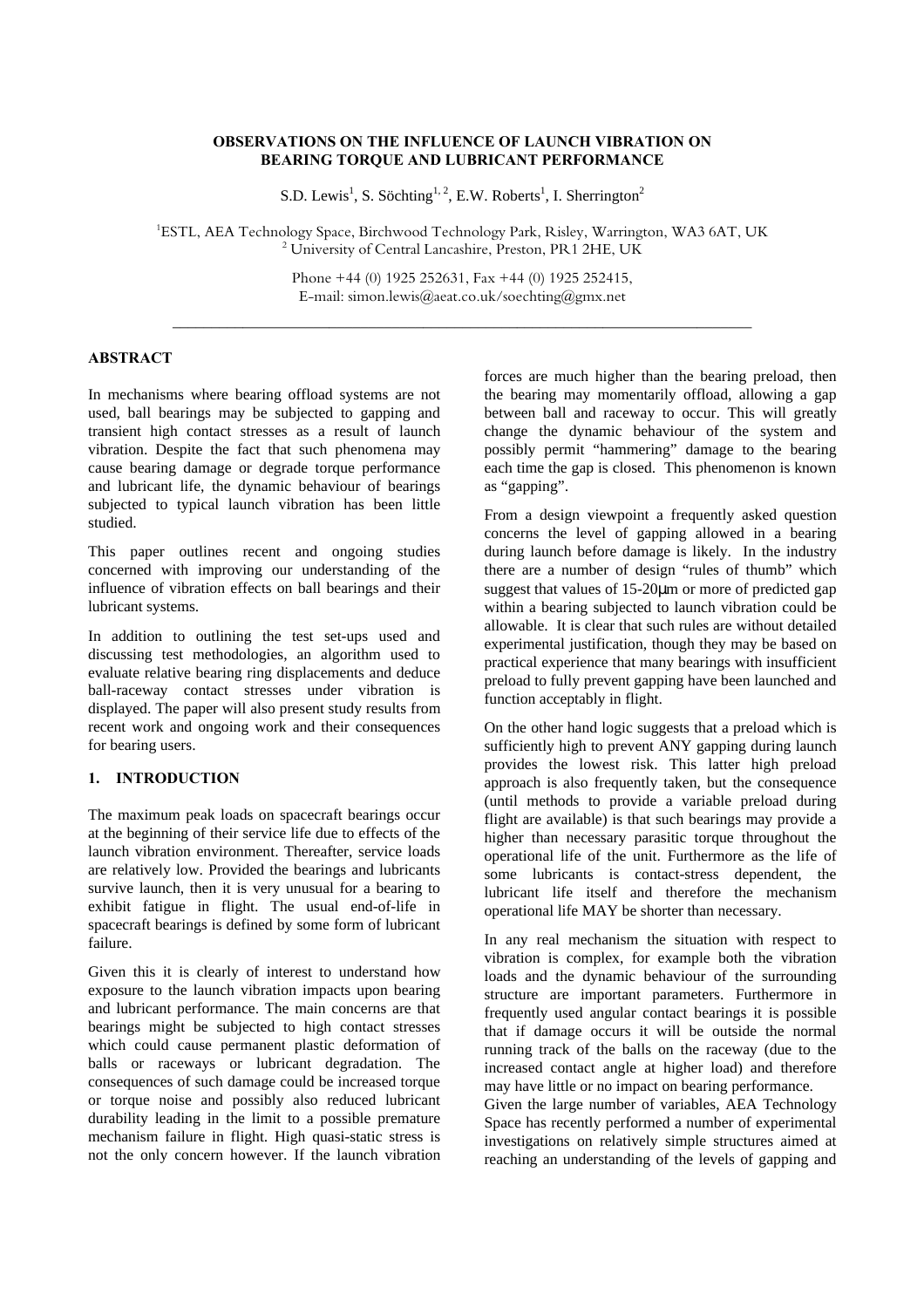ball loads generated within typical ball bearings under simulated launch vibration.

These studies have been carried out in various Phases :

- A study of the ball-raceway contact stress levels required to cause plastic deformation and the ability to detect indentation optically.
- A study using axial ball bearings of the levels of vibration and gapping at which any visually detectable damage occurs on real bearings.
- A study aimed at generating a methodology for monitoring the gapping in real bearings under vibration and estimating the ball-raceway contact stresses occurring.
- An ongoing study which directly measures in-plane bearing ring displacements during vibration and quantifies the changes in in-vacuo bearing torque which results.

In the remainder of this paper, these studies will be outlined and the principal results from them discussed.

# **2. STATIC BALL-ON-FLAT INDENTATION**

Classical Hertzian theory provides a solution for the dimensions of concentrated contacts under load and the parabolic stress field beneath them, for example, between a normally loaded ball and flat or for a bearing between ball and raceway. The theory assumes elastic material properties and smooth surfaces in contact, which are approximately true for precision engineering components and bearings. As real materials are of limited elasticity, the onset of plasticity, which limits the applicability of the theory, is also of considerable interest.

The classical behaviour of materials is summarised below as described by K.L. Johnson $^{[1]}$  and J.F. Archard<sup>[2]</sup>. Regimes are defined in terms of parameters  $p_m$  and  $p_o$  which are the mean and peak Hertzian contact stresses respectively in a contact:

- i) **pm < 1.1Y** Purely elastic deformation, in which all deformations applied, is recoverable with only a very small energy loss due to hysteresis (Y is the material Yield Strength in uniaxial tension).
- ii) **1.1Y <**  $p_m$  **<3Y** Elastic-plastic deformation, in which there is an increasing degree of local plastic deformation. In the elastic-plastic regime, the plastic deformation is constrained by the elasticity of the surrounding material and so remains sub-surface.
- iii)  $p_m > 3Y$  A regime in which fully plastic deformation occurs when the degree of plastic deformation cannot any longer be constrained by the elastic surrounds.

From the above plus application of the Tresca criteria for yield it is possible to identify that yield, which occurs sub-surface, is predicted at a mean Hertzian stress,  $p_m \sim 0.4$  H<sub>v</sub> (or in terms of Peak Hertzian stress,  $p_0 \sim 0.6$  H<sub>v</sub>). Where H<sub>v</sub> is the Vickers hardness number of the material. Applying these relationships to the material properties of SAE52100 bearing steel, which has a typical  $H_v \sim 7200$  Nmm<sup>-2</sup> then it is calculated that there is an onset of subsurface yield at  $p_0 \sim 4200$  MPa.

This figure agrees well with the specification in ISO76 which states that for "good quality bearing steels" a static load rating of 4200MPa (peak Hertz) applies. This is equivalent to a total residual surface indentation of depth 0.0001D (where D is the rolling element diameter) on removal of the bearing load.

The ESA ECSS-E-30-03 standard suggests that a safety factor of 0.25 should be applied against yield stress for all spacecraft mechanisms. This effectively derates the ISO limit from 4200MPa to 3360MPa (and because of the relationship between load and stress, de-rates the static load limit of bearings to 51% of the allowable values for terrestrial applications).

The above de-rating factor permits different maximum Hertzian contact stresses, based on typical hardnesses. For example SAE 52100 is typically of  $700-720H_v$ , AISI440C around  $680H_v$ . In the experimental work carried out below, the measured hardness of raceways (though manufactured from  $52100$  steel) was  $800H_v$ .

The objective of this phase was to correlate real measurements of residual plastic deformations with theory and identify any limits on detection.

#### **2.1 Test Method**

Loads were applied using a manually controlled press with in-line load cell to bearing rings, which were either lubricated by Braycote  $601$ , MoS<sub>2</sub>, ion-plated lead or un-lubricated. The loads applied were recorded on a storage oscilloscope such that the peak load could be easily identified.

| Lubri             | Actual | Pred.           | Meas.         | Max.          | Actual |  |
|-------------------|--------|-----------------|---------------|---------------|--------|--|
| cant              | load   | Contact         | Dent Dia.     | <b>Stress</b> | pm/Y   |  |
|                   |        | $Dia.$ ( $mm$ ) | ( <b>m</b> n) | (MPa)         | plate  |  |
| <b>None</b>       | 1296   | 484             | 579           | 10940         | 2.5    |  |
| Bray-             |        |                 |               |               |        |  |
| cote<br>601       | 1283   | 484             | 648           | 10901         | 2.5    |  |
| MoS <sub>2</sub>  | 1277   | 481             | 553           | 10881         | 2.5    |  |
| Lead              | 3298   | 682             | 1060          | 15415         | 3.54   |  |
| Lead              | 1335   | 488             | 640           | 11043         | 2.53   |  |
| None <sup>1</sup> | 4970   | 716             | 711           | 4028          | 1.114  |  |
| None <sup>1</sup> | 4250   | 612             | 720           | 4340          | 0.97   |  |

**Table 1** Test Results (All Ball Dia. 3.175mm and Material  $52100/52100$  except  $1$   $52100/G$ roove and Ball Dia 1.588mm)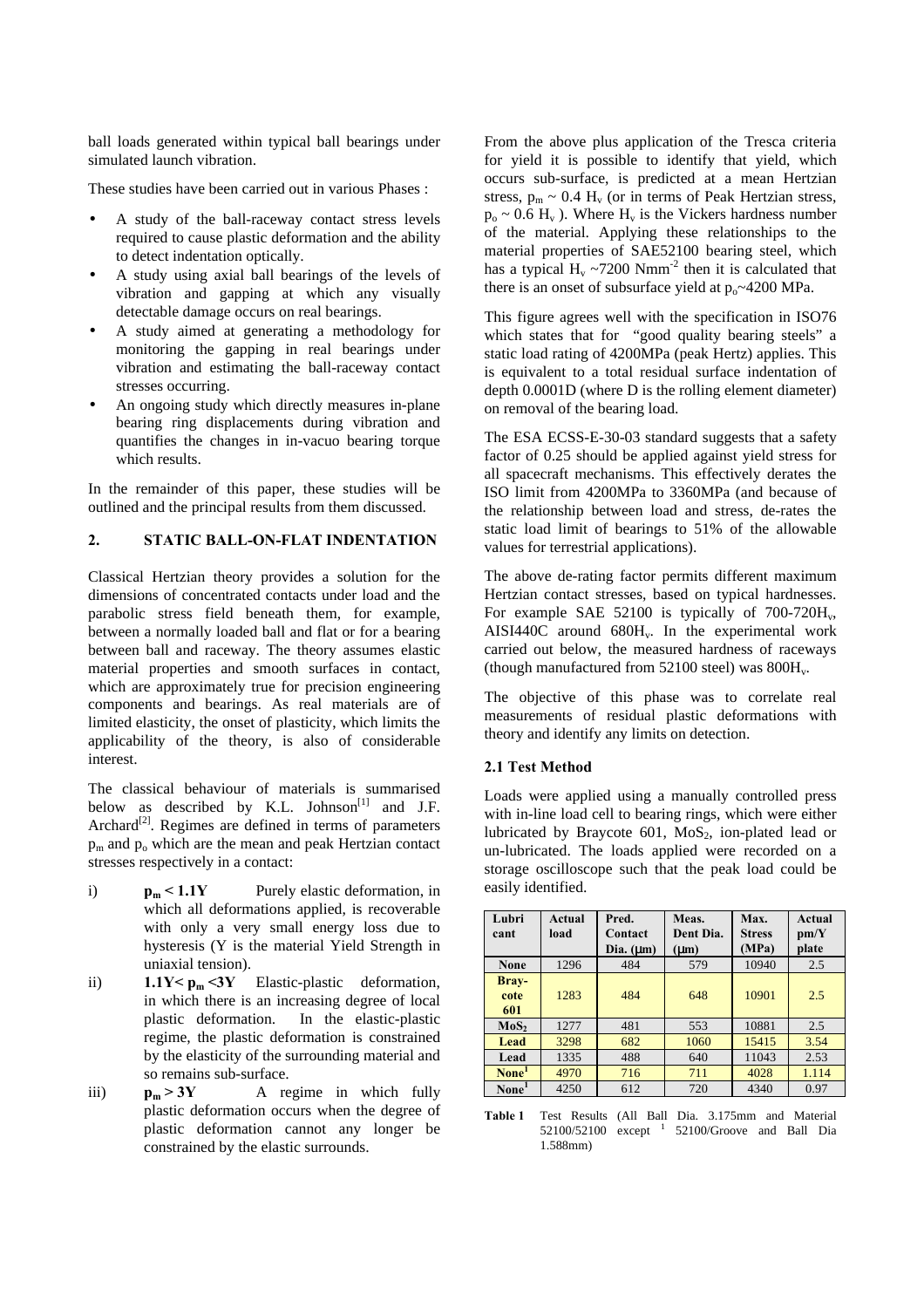For the "rough" surfaces the back face of thrust bearing rings was used with zero-peak roughness of order 1.5- 2.5μm. For the "smooth" surface tests the superfinished ring groove was used which had a zero-peak roughness of around 0.1μm. Typical results are summarised in Table 1.

# **2.2 Detectability**

Though according to the above theories, permanently detectable surface indentation should not have been present below 3Y, our experiments suggest it can be visible with care at stress levels down to 4000MPa. This is in broad agreement with ISO76, but in conflict with the theoretical treatments of Archard and Johnson.

The detectability of an indentation is clearly dependent on the background roughness and reflectivity and also the presence of any lubricant, changes in which may facilitate detection. For un-lubricated or grease lubricated bearings indentations were only made visible with the greatest of care and under idealised lighting conditions.

On "rough" surfaces indentation was only visible above around  $p_{0} > 5000-6000 MPa$  (dents of order 300 km dia.).

On "smooth" surfaces (0.1μm 0-Pk), dents were visible at  $p_0 \sim 4000 MPa$  (100µm half width).

## **2.3 Conclusion**

Due to their low shear strength and hardness, solid lubricant coatings show evidence of contact much more clearly than do liquid or un-lubricated bearings. All contacts with solid lubricants showed some witness marking whereas in contrast indentation damage was only optically detectable with great care for unlubricated or liquid lubricated contacts. Given this it is sometimes difficult to distinguish a dent from a local change in reflectivity, care is needed when inspecting solid-lubricated bearings post-test.

Based on these static tests it can be concluded that if indentation is "easily" visible on liquid lubricated bearings subjected to vibration under test it is likely that the stresses have locally exceeded around 5000MPa. The loads have therefore exceeded 1.6 times the static load capacity or 3.4 times the ECSS allowable load.

# **3. BEARING PERFORMANCE INVESTIGATION**

Following the above simplified experimental work a second phase was carried out in which axial thrust bearings were subjected to different vibration levels to deduce to what extent vibration and gapping influenced measured torque.

#### **3.1 Test set-up**

Thrust bearings were chosen as their contact angle does not change with axial load and in this sense they represent a worst case bearing selection. In order to vibrate 6 bearings simultaneously, small thrust bearings of the type B512 were selected.

The test set-up for torque and vibration testing is shown in Figure 1. Each of the 6 bearing housing stations is mounted on a mounting plate manufactured from aluminium. The weights (2.1kg) are secured to the guide rods via a snubber and nut arrangement.



**Figure 1** Test set-up for Torque and Vibration Test



**Figure 2** Photograph of Test-set-up

The Torque measurements were carried out in air and in-situ. The drive motor and optical rotary torque transducer were connected in turn to each bearing station, permitting adjustment of preload and measurement of resulting mean torque. Figure 2 shows a photograph of the configuration as tested.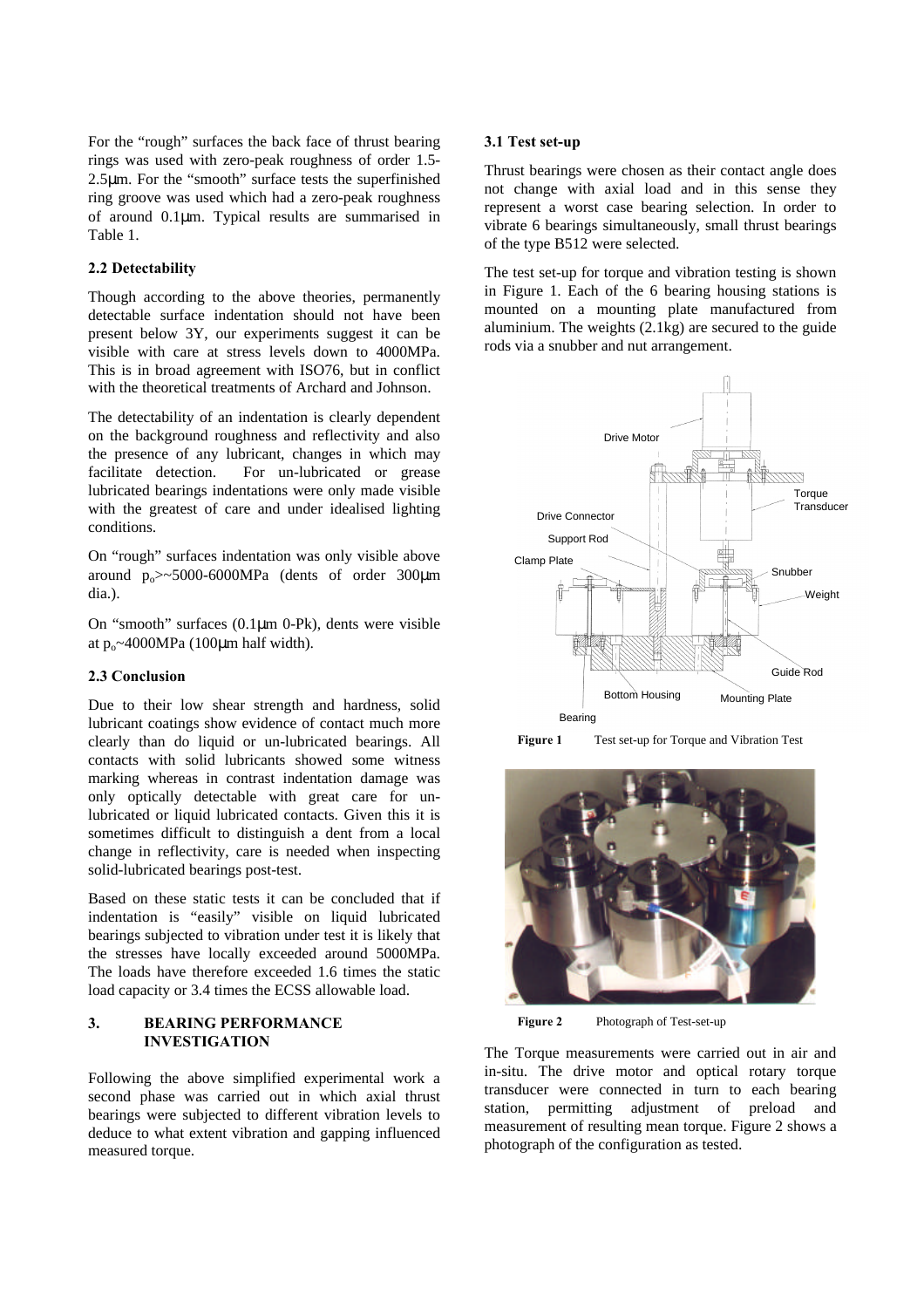#### **3.2 Test procedure**

The lubricants used for the test bearings were Plasmag sputtered  $MoS<sub>2</sub>$ , ion-plated lead and Braycote 601 grease. The "slave" bearings were lubricated with Pennzane SHFX2000 oil.

To prevent motion during vibration, both bearing seats and fasteners were secured with a Loctite compound. The preload was set by adjustment of the locking screw such that the mean torque of the bearings was in the range 75gcm  $\pm$  10%. This was calculated to give a preload equivalent to 328 N  $\pm$  7% preload.

The stiffness of the assembly was essentially controlled by the stiffness of the central guide rod plus the nonlinear stiffness of the bearing balls. The guide-rod stiffness was of order 6  $10^7$  N/m and the first frequency of the test structure was calculated at 400Hz, thus to avoid complications from substantial dynamic effects tests were mainly carried out at 4g and 8g input acceleration levels and 300Hz, though in some cases the amplitude was increased.

Input and response accelerations were measured on the baseplate and on the test mass itself (in orthogonal planes such that axial and radial motions could be monitored). The tests were confined to sinusoidal vibration inputs to facilitate understanding of input and response levels.

# **3.3 Results**

Taking results from more than 20 tests together no real correlation was experienced between change in bearing torque and gapping as illustrated in Figure 3. For example the two largest changes in bearing torque were experienced with no gapping and 18 μm gapping respectively. Considering only those 3 tests carried out which resulted in stresses below the ECSS limit for the material, then a trend was apparent of increasing gapping and torque noise ratio.



### **3.4 Conclusions**

Despite the fact that the measured accelerations and forces generated during vibration were mostly insufficient to cause permanent indentation damage, there was always an increase in bearing torque noise (measured as peak-mean torque value) post-test. Typically bearings showed an increase of 24% in peakmean torque values over their pre-test values and in some cases up to 100%. There was no observable difference in the performance of the different lubricants in air or on the performance of the non-lubricated bearings in this respect.

Solid lubricated bearings subjected to vibration tests typically also showed some local degradation of the lubricant films in the vibration affected zones. Though from this test campaign it was not possible to state to what extent this damage affected the in-vacuo lubricant film durability or effectiveness (this is to be assessed in the present campaign). Experience suggests that such features may well "repair" with extended running.

# **4. GAPPING TEST METHODOLOGY**

Subsequent to the above observations a third test phase was executed in order to permit fundamental studies into the ring motions in more flight-representative, angular contact bearings.

Unfortunately it was not possible to identify direct displacement measurement devices which could provide a multi-channel capability for measurements in axial, radial and tilt directions with micron precision at reasonable cost. Therefore a technique was identified which permitted derivation of ring displacement data from miniature triaxial accelerometers mounted directly onto the inner and outer bearing rings. The algorithm used is described below.

### **4.1 Algorithm Verification and Generation**

Using the assumption that bearing rings move as rigid bodies under vibration force, use of 3 triaxial accelerometer mounted directly onto the inner and outer rings (18 data channels) permits ring motion to be determined under 6-degree of freedom.

The relative displacements of the bearing rings are calculated by double integration of accelerations. The double integration of the acceleration-time record is carried out by numerical integration.

The time domain acceleration vector  $a(t)$  can be Fourier transformed as:

$$
a(t) \Leftrightarrow A(jw)
$$

Then the velocity  $v(t)$  and displacement  $s(t)$ transforms as:

$$
v(t) \Leftrightarrow \frac{A(jw)}{jw}
$$
  $s(t) \Leftrightarrow \frac{A(jw)}{w-w^2}$ 

The above algorithm was coded into LabVIEW and validated by experiments in which the calculated displacement data from a single axis accelerometer was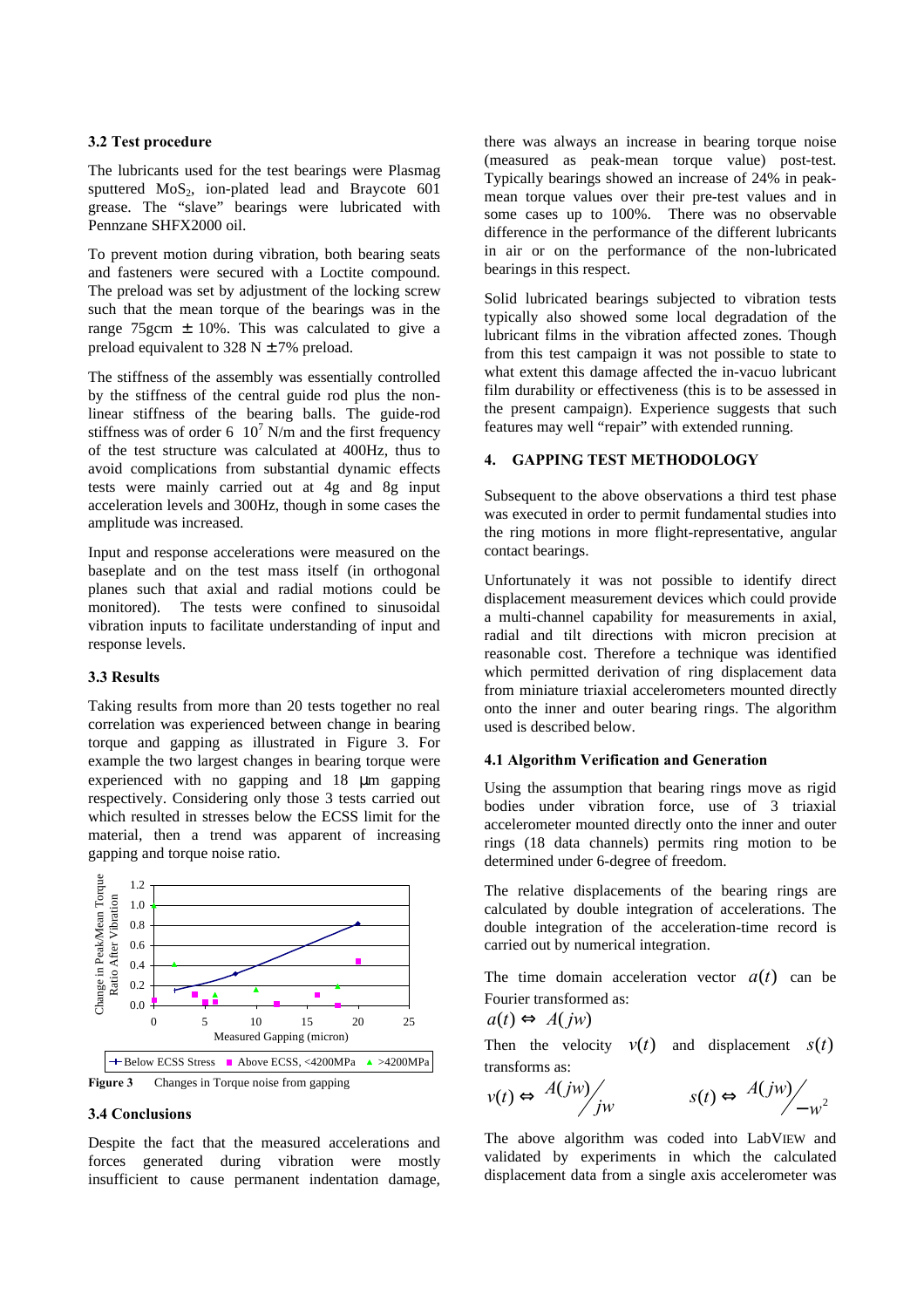compared with directly measured displacement data from a single axis fibre optical displacement transducer. Similar data from the Data Physics control software used to control the shaker was also examined, this too calculates displacement from acceleration using a double integration method. The test set up is shown in Figure 4 and the results are summarised in Table 2 below.



**Figure 4** Test set-up for Verification of Displacement Measurement

|      | Data Physics<br>Controller |                               | LabVIEW software        | <b>Displace</b><br>ment<br>probe |                               |
|------|----------------------------|-------------------------------|-------------------------|----------------------------------|-------------------------------|
|      | Acceler<br>ation<br>(g)    | Displace<br>ment<br>(microns) | Acceler<br>ation<br>(g) | Displace<br>ment<br>(microns)    | Displace<br>ment<br>(microns) |
| Acc1 | 3.00                       | 92.06                         | 3.00                    | 92.04                            | 94.00                         |
| Acc2 | 1.47                       | 45.19                         | 1.47                    | 45.19                            | 44.60                         |

**Table 2** Comparison of Displacements measured for a 3g Sine Wave

Though this methodology was verified numerically, when real signals were used, close agreement was only found at the beginning and the end of the calculated time domain displacement solution. In the central portion, values were clearly incorrect as a "necking" reduction in signal amplitude was observed. This error was attributed to leakage in the FFT routine. It did not occur if the frequency of the signal was an even multiple of the sampling resolution.

By using only the first 10% of double integrated time domain displacement data, displacement agreement within 3% of the experimental value was found. In this way the leakage problem was avoided.

The final stage in the algorithm development was to verify the method applied to multiple points on the assumed rigid rings such that the relative linear displacements and tilt vectors from the double integrated acceleration data could be evaluated.

The algorithm generation assuming displacements are measured at 3 points on inner and outer rings as shown in Figure 5 is shown below. If displacements at accelerometer locations 1,2,and 3 are  $x_1$ ,  $y_1$ ,  $z_1$ ;  $x_2$ ,  $y_2$ ,  $z_2$ and  $x_3$ ,  $y_3$ ,  $z_3$ ; the translations at the ring centre are  $X$ ,  $Y$ , Z and the small tilts about X, Y and Z are  $\theta_1$ ,  $\theta_2$ ,  $\theta_3$  then:

| $x_1 = X - r \theta_3$ | $x_2 = X$              | $x_3 = X$                  |
|------------------------|------------------------|----------------------------|
| $y_1 = Y$              | $y_2 = Y + r \theta_3$ | $y_3 = Y = Y - r \theta_3$ |
| $z_1 = Z + r \theta_1$ | $z_2 = Z + r \theta_2$ | $z_3 = Z = Z + r \theta_2$ |



Figure 5 Schematic of Relative Ring Displacement

The resulting tilt angle is,

$$
\theta^2 = {\theta_1}^2 + {\theta_3}^2,
$$

the angle of the tilt axis to the Y axis is

$$
\Psi = \tan^{-1}(\theta_2/\theta_1).
$$

The solution of this algorithm was also coded in LabVIEW.

The final phase of the analysis was to generate data on bearing peak Hertzian contact stress for measured axial, radial and angular displacements of the rings given the experimental preload compliance. This data was generated using individual quasi-static analyses within CABARET, though it would be possible to use the CABARET code to generate regression surfaces if there were a requirement to directly predict stresses on-line during a test.

Following development of the algorithm, tests were carried out to measure the ring motion and gapping on SEA65 angular contact bearings.

### **4.2 Gapping Test Set up**

The accelerations are measured using miniature triaxial accelerometers (Kistler8694M1), attached to the bearing rings (Figure 5). The accelerometers have a mass of 2.5g and a 5mm square footprint for adhesive mounting onto the edge of the bearing rings.

The data logging system had a 19 channel signal conditioning and processing capability, comprising 18 channels for the accelerometers on the rings plus one for the shaker control.

The general arrangement of the test set-up is shown in Figure 6. The mechanical system comprises a single central stub shaft with a test bearing pair housed within an outer housing and located by clamp rings.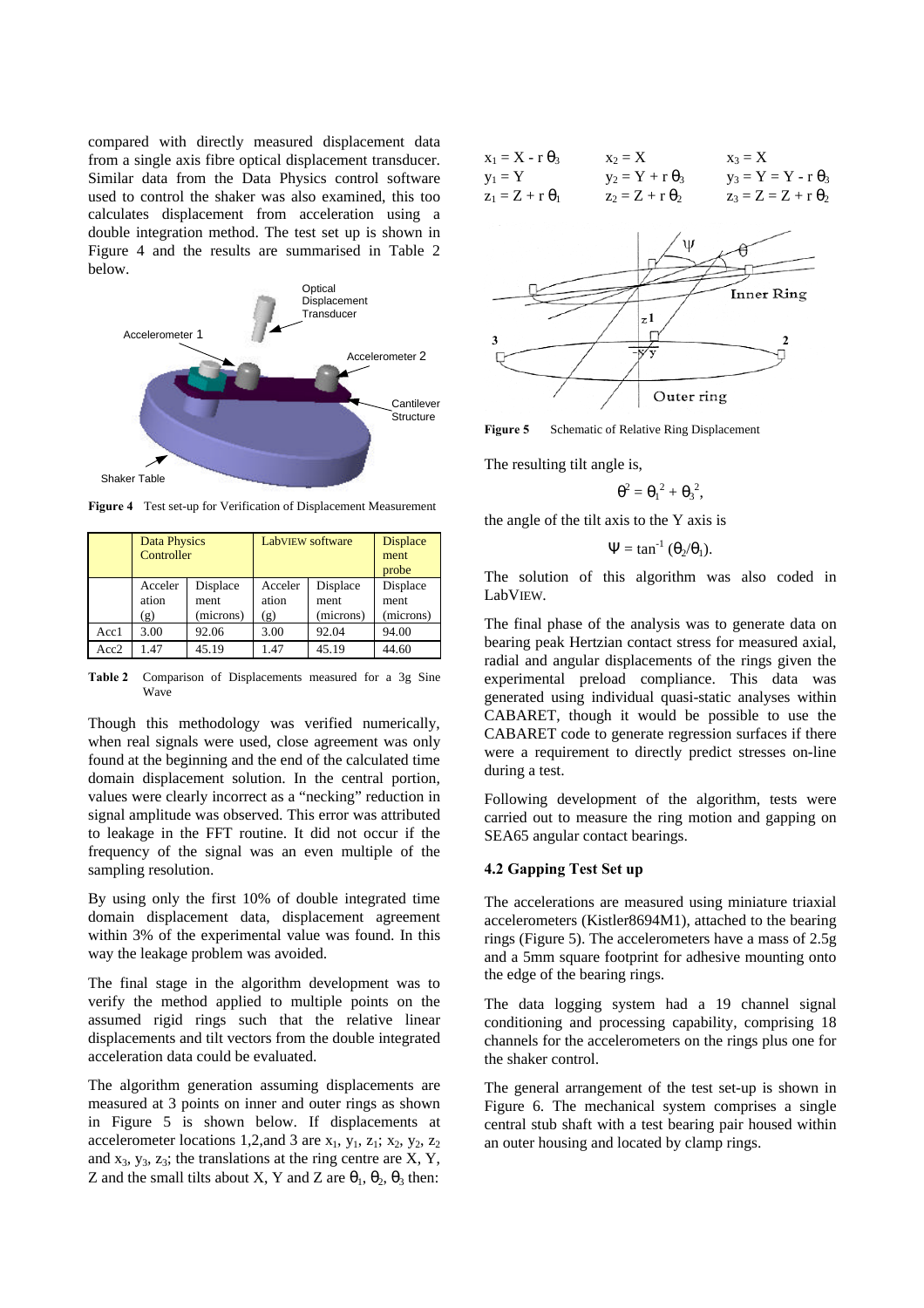

**Figure 6** General Arrangement of Test set-up

The test bearings used are matched face to face pairs of angular contact ball bearings (SNFA SEA65 7CE1 FFL) selected for their large diameter and because their 3mm ring width is adequate for accelerometer mounting and as a target for the non-contacting displacement transducer. The details of the used bearings are shown in Table 3.

| SNFA SEA 65 7 CE 1 FFL      |       |
|-----------------------------|-------|
| Bore(mm)                    | 65    |
| Outer Dia.(mm)              | 85    |
| Bearing with (mm)           | 10    |
| <b>Ball Complement</b>      | 29    |
| <b>Test Ball Complement</b> | 5     |
| Contact Angle $(°)$         | 15    |
| Preload (N)                 | 71    |
| Conformity No               | 1.04  |
| (Inner Race and outer race) |       |
| Ball Dia.(mm)               | 5.555 |

Table 3 Geometry of Bearings used in Gapping Study

A further consideration was that because of their large size, the ring mass is 51 grams, the additional mass of the accelerometers could be expected to have only small impact on their behaviour. The three accelerometers comprise therefore only an additional 15% of total ring mass or 1% of the total moving mass of the outer housing assembly. The face-to-face bearing orientation was chosen because it differs from the back-to-back pair by giving lower rigidity to the assembly and therefore having lesser ability of withstanding tilting moments.

The nominal preload of the matched pair is set by the bearing offset. However in order to get large gaps for modest accelerations it was necessary to reduce the ball complement. Using CABARET v 1.09 it was calculated that for the reduced ball complement used in the test (5 balls) the nominal preload was 11.3N based on the nominal offset.

# **4.3 Gapping Test Procedure**

Immediately before and after each test a low level sine sweep from 30-2000 Hz with 0.5g acceleration was carried out. During this sweep the z-axis vibration levels on the base, inner and outer rings were monitored. One

objective of the sine sweep was to characterise the lowlevel response of the system prior to shaking. The other was to permit comparison with post-test behaviour to ensure no significant changes had taken place.

On completion of the initial sine sweep a series of increasing sinusoidal dwell tests were carried out. In these tests a set amplitude and frequency of sinusoidal acceleration was maintained for a period of 2 minutes or until all data was recorded. In each case the input acceleration was at 300 Hz and the responses were monitored at this frequency on the controller. During each dwell test, all 19 channels of acceleration data were logged by sampling 8192 samples at 8192 Hz.

Data processing to permit derivation of ring motions and predicted peak Hertzian stresses was carried out off-line after the test. The Test matrix and the applied accelerations are summarised in Table 4.

| <b>Test</b>    | <b>Vibration</b> | <b>Nominal</b>            | <b>Preload Spring</b> | Pre- |
|----------------|------------------|---------------------------|-----------------------|------|
| I.D.           | level            | Acceleration              | <b>Stiffness</b>      | load |
|                |                  | (g)                       | (N/m)                 | (N)  |
| $\mathbf{1}$   | Low              | $\overline{4}$            | $3.00E + 0.5$         | 98   |
| $\overline{2}$ | High             | 20                        | $3.00E + 0.5$         | 98   |
| 3              | Low              | $\overline{4}$            | $3.20E + 06$          | 11   |
| 4              | High             | 20                        | $3.20E + 06$          | 11   |
| 5              | Low              | $\overline{4}$            | $6.00E + 08$          | 11   |
| 6              | High             | 20                        | $6.00E + 08$          | 11   |
| 7              | Low              | $\overline{4}$            | $2.00E + 07$          | 11   |
| 8              | High             | 20                        | $2.00E + 07$          | 11   |
| 9              | Low              | $\overline{4}$            | $3.00E + 0.5$         | 11   |
| 10             | High             | 20                        | $3.00E + 0.5$         | 11   |
| 11             | Random<br>Low    | $4$ grms $(12g)$<br>peak) | $2.00E + 07$          | 11   |
| 7a             | V. High          | 50                        | $6.00E + 08$          | 11   |
| 6a             | V. High          | 50                        | $2.00E + 07$          | 11   |

**Table 4** Gapping Test Matrix

To permit some modification of the preload stiffness, springs were applied in the load line.

Finally measured gapping was compared to that predicted using the quasi-static loading and CABARET analysis.

### **5. RESULTS AND DISCUSSION**

The effects of vibration on the bearings were assessed in a number of ways.

- All bearings were torque tested by carrying out a few revs pre- and post-test at low speed in air. From these tests measurement of mean and zero-peak values were made to permit comparison.
- All bearings were subjected to examination under a low power optical microscope, and those with the more interesting features were subsequently subjected to energy dispersive X-ray (EDAX) analysis and optical profilometry.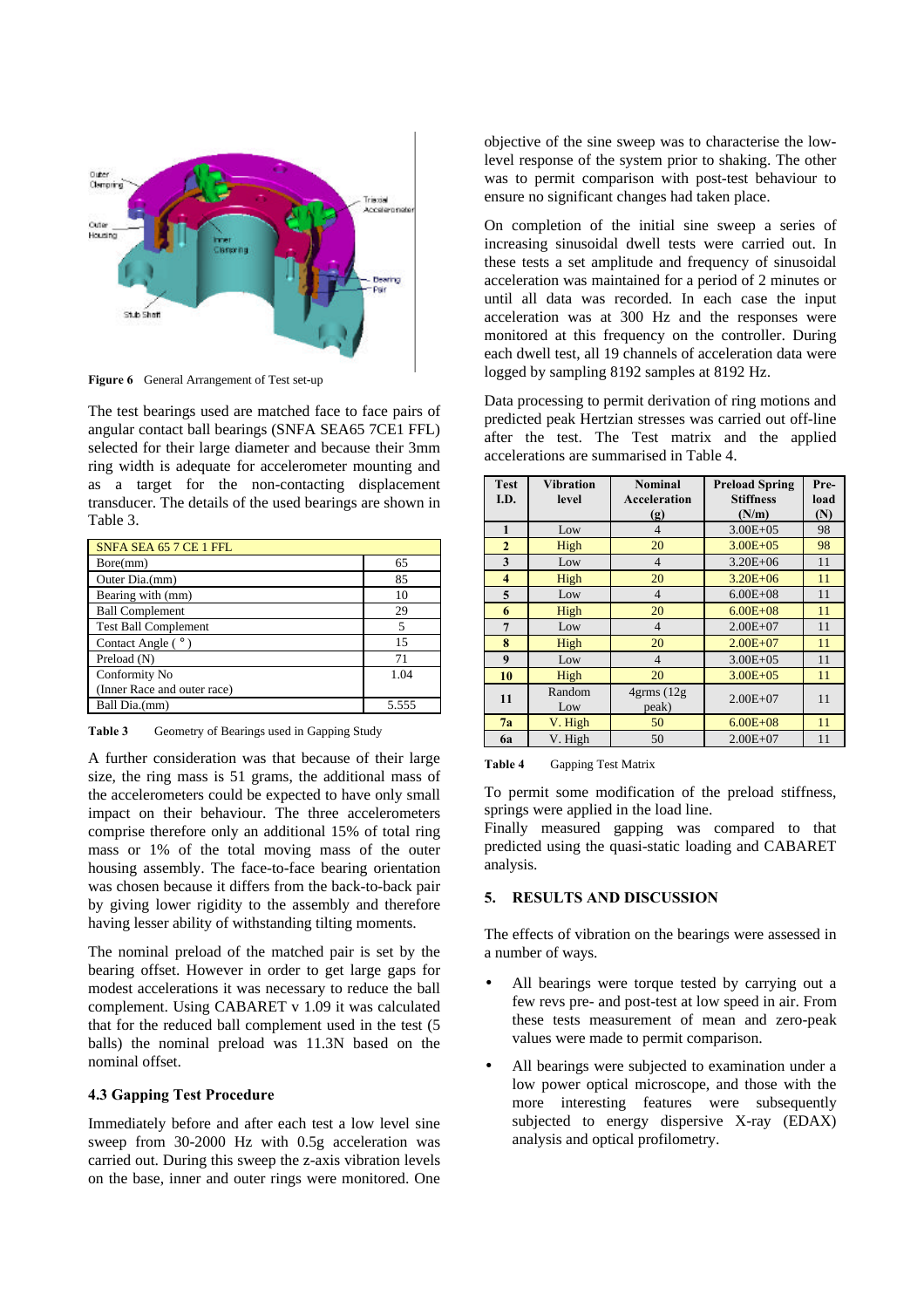From the torque noise measurements made, there seems little correlation between maximum bearing gapping or maximum acceleration and increases in bearing torque noise.

During the optical examination it was notable that the greased and un-lubricated bearings showed very slight surface damage whereas the witness of vibration was much more noticeable for the solid lubricated bearings due to changes in reflectivity.

In some cases, following vibration, localised degradation of solid lubricant films was observed. For example, in one case where a bearing was exposed to a combination of high stress and gapping, the ion-plated lead film was almost completely removed locally. The bearing in question was exposed to an acceleration of 5g and assuming equal load sharing between balls a peak Hertzian stress of 4105Mpa (25% higher stress and 100% higher load than allowed under ECSS standard.), and 5.5 μm maximum gapping.

Figure 7 below shows a Scanning Electron Micrograph (SEM) of the vibration-affected zone of the inner raceway. The central wear band from pre- and post-test torque measurements and a number of small elliptical vibration affected zones can be seen. Figure 8 shows the surface of the main elliptical zone at its intersection with the wear track and the non- vibration affected zone.



**Figure 7** Scanning Electron Micrograph of Lead lubricated Raceway post-test



**Figure 8** Scanning Electron Micrograph of the Edge of elliptical Zone of Lead lubricated Raceway shown in Figure 7

An EDAX examination of the raceway in Figure 7 shows that the Pb-peak detected in the non-vibrationaffected zone, described by figure 9, is similar to the Pbpeak detected in ball track.



**Figure 9** Energy Disperse X-ray Profile of Raceway of Figure 7 Non-Vibration-affected Zone

However the Pb-peak in the vibration-affected zone is hardly detectable as figure 10 shows.



**Figure 10** Energy Disperse X-ray Profile of Raceway of Figure 7 Vibration-affected Zone

No evidence of similar damage to the lead lubricant was found at lower levels of stress with any other bearings during this programme.

In the case of  $MoS<sub>2</sub>$  lubricated bearings the vibrationaffected zones were much more difficult to identify and showed also less reduction of the lubricant film in the EDAX analysis.

The damage to the grease lubricated bearings was much less. Even after removing the grease with solvent the vibration-affected zones were barely detectable against the background raceway curvature.

The bearing performance investigation assumes that the vibration load is shared equally between all balls of the bearing. Where gapping occurs the entire vibration load might be instantaneously passed through a single ball/raceway contact. Therefore the load-bearing assumption may not be true, however it is not possible to verify to what extent the load has been borne by a reduced ball complement, without the measuring of loads at individual contacts.